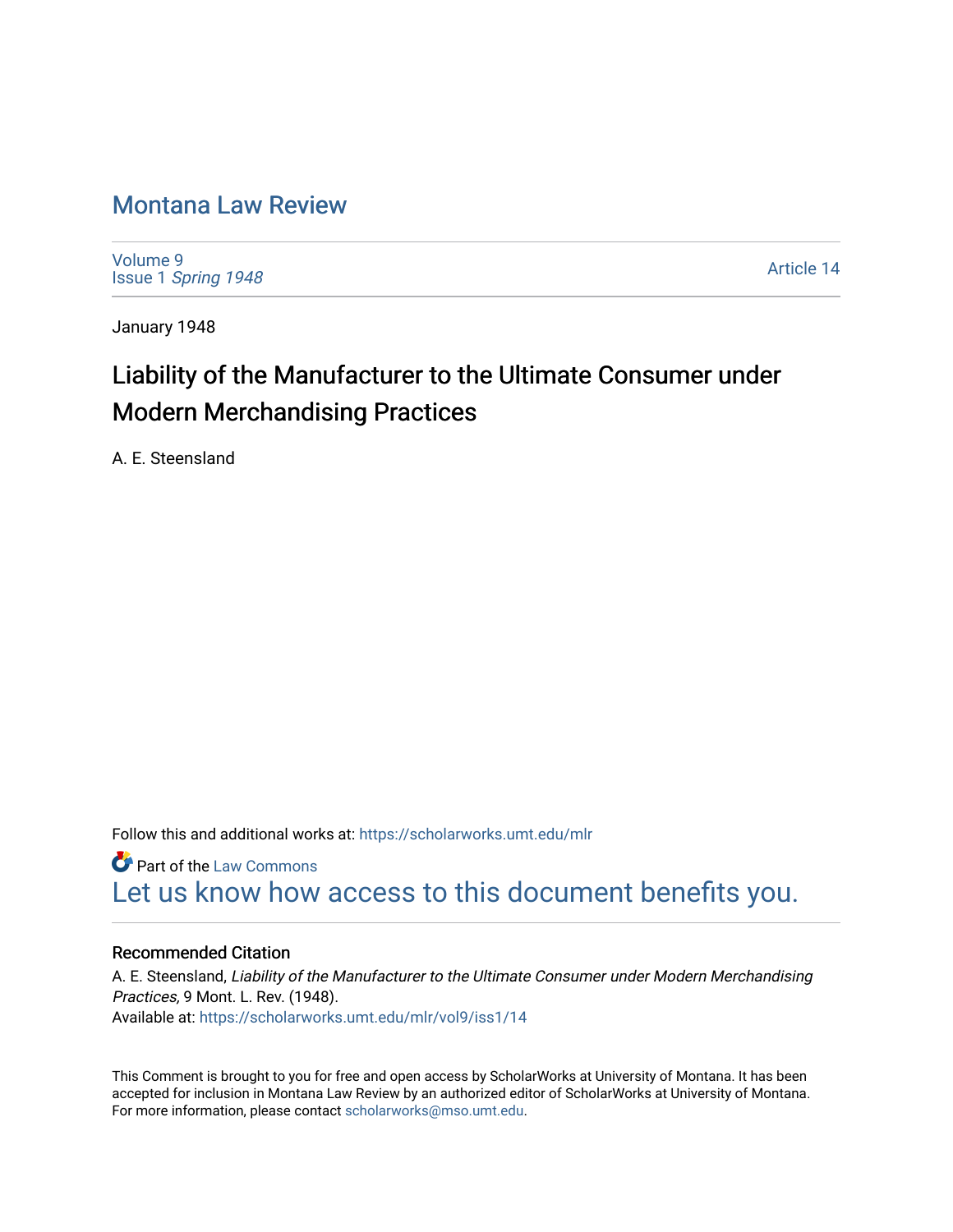#### NOTE AND COMMENT

experience, but only for a consequence which is probable, according to the ordinary and usual experience."

The contract price difference appears to be in the "possible" class rather than in the "probable" class. Furthermore, the shipment to Sioux City was one made of the plaintiff's own volition, the defendant having nothing to do with the making of that contract. The making of the second contract appears to be an intervening and independent decision too remote to enter into the damage caused by the faulty scales.

The real damages occasioned by the negligence are those which took effect immediately-the shrinkage of the cattle in driving them into Melstone and back to their range and the expense incurred in so doing.

In conclusion, the Supreme Court has apparently extended the **ia**bility involved in rendering gratuitous services and for making negligent statements to a reasonable and desirable point needed in the modem **com**plex society where dependence upon others is the rule rather than the exception in business activity. It is hoped that by this case the court has withdrawn from the too liberal rule applied in the *Standard Publishing Co.* case and has put liability on the firm basis of reliance.

Bill Belingham.

101

# **Liability of the Manufacturer to the Ultimate Consumer Under Modern Merchandising Practices**

A question that has perplexed the courts a great deal since the turn of the century is that of the liability of either the manufacturer or packer to the ultimate consumer for injuries sustained as a result of a defect in the article he has sold. Since both the orthodox tort and warranty remedies have proved inadequate to cope with this question there is a great need, by judicial interpretation or by legislation, to revise these rules, or to make new ones, in order to clarify the law and give the consumer his just relief.

Since the rule was first laid down in *Winterbottom v. Wright'* that a contractor, manufacturer, or vendor is not liable to a third person

1(1842) **10** M. and W. 109, **152** Eng. Reprint 402. See also COOLEY, LAW OF TORTS (Throckmorton ed. **1930)** 345, **pp.** 695-9.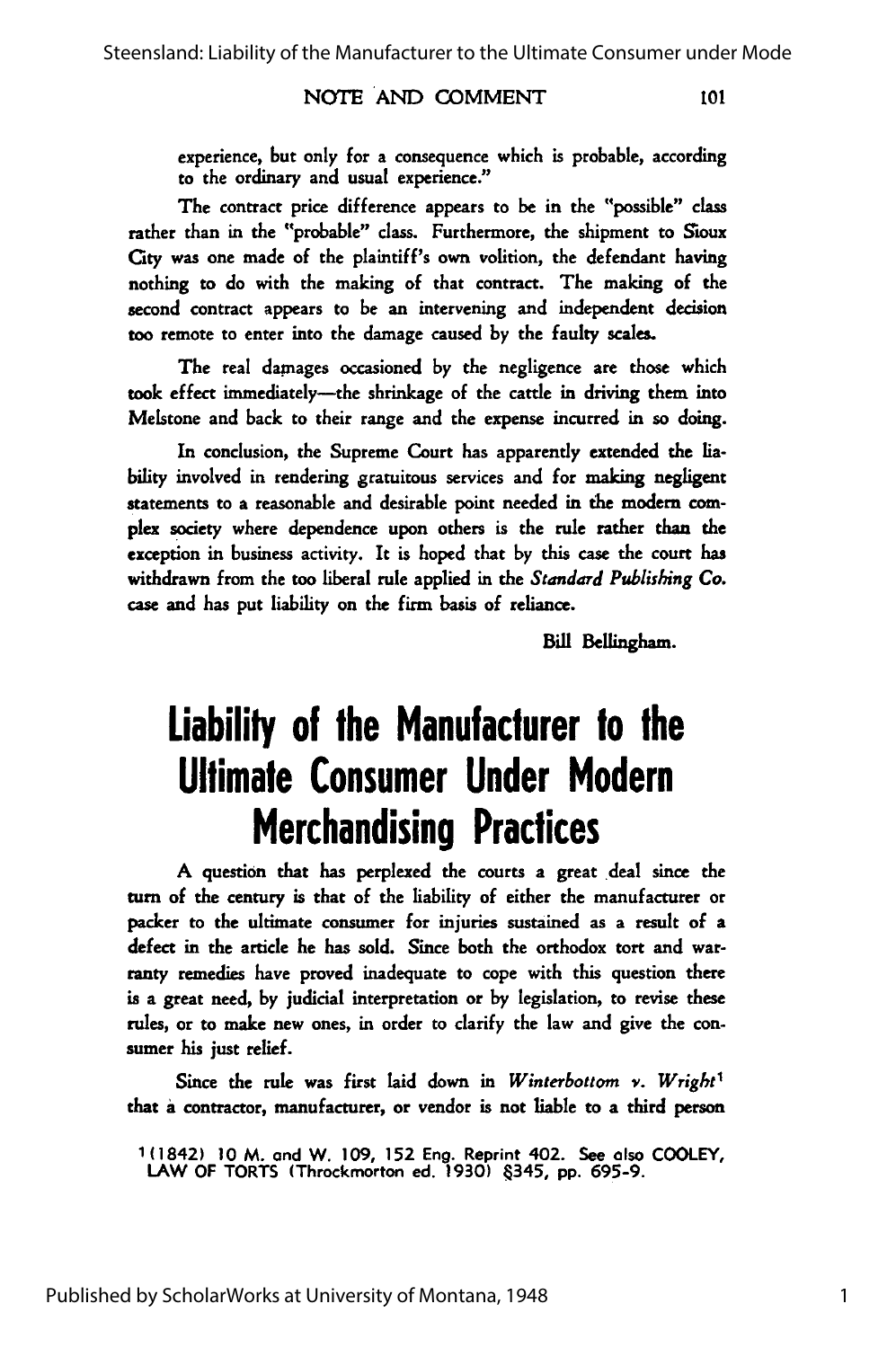#### MONTANA LAW REVIEW

with whom he has no contractural relation for any defect in the article, the courts have striven to circumvent it in order to give the consumer the relief he demands. The problem is made more complex by modem merchandising practices. The retailer today is often reduced to little more than an agent who dispenses the goods at the request of the purchaser, while, on the other hand, the manufacturer, by national advertising of branded goods, creates the demand for his products. He thus assumes the place of the retailer in this respect. By this practice the retailer is seldom a party to the representation relied on, and the manufacturer is not a party to the contract of purchase. To meet this new situation most of the states attempt to apply the old rules pertaining to deceit and breach of warranty. The result has been confusing to say the least.

In order to understand the problems involved one must examine the traditional theories used. Shortly after the rule requiring privity of contract to maintain an action for defects in the article was first laid down, exceptions began to arise. The first was in New York with the case of *Thomas v. Winchester,2* in which the defendant, a manufacturer of drugs, negligently placed a harmless label on a bottle of poison which was afterwards purchased by the plaintiff from a retail store. The court said that because the injury was not **likely** to fall on the dealer but rather on the remote purchaser, the defendant's negligence put the purchaser's life in danger and decided that he should be held even though there was no privity of contract. Thus the exception of inherently, imminently, or essentially dangerous instrumentalities was established. Under this exception include such objects as oils and explosives, $3$  weapons, $4$  and automobiles.6

4Herman **v.** Markham Air Rifle Company (1918) 258 F. 475; Welshausen v. Charles Parker Company **(1910)** 83 Conn. 231, 76 A. 271; Favo v. Remington Arms Company (1901) 67 App. Div. 414, 73 N. Y. Supp. 788. <sup>6</sup>Johnson v. Cadillac Motor Car Company **(1912)** 194 F. 497; Hupp

Motor Car Corporation v. Wadsworth **(C.C.A.** 6th 1940) **13** F. **(2d)** 827; McPherson v. Buick Motor Company **(1916) 217 N. Y. 382, 111 N.E. 1050,** L.R.A. **1916F** 696, Am. Cos. **1916C** 440, **13 N.C.C.A. 1029;** Reusch **v..** Ford Motor Company **(1928) 196** Wash. **213, 82** P. (2d) 556, 4 N.C.C.A. **(N.S.)** 788.

102

<sup>2(1852) 6</sup> N. Y. 397, 57 Am. Dec. 445.

<sup>3</sup> Riggs v. Standard Oil Company (1904) **130** F. **199;** Catlin v. Union Oil Company **(1916) 31 Cal. App.** 597, **161** P. **29;** O'Rourke v. **Day** and Night Water Heating Company **(1939) 31 Col. App. (2d) 597,** 88 P. **(2d) 191;** Jacobs v. Adams Electric Company (Mo. **App. 1936)** 97 S.W. **(2d)** 849; Luntz v. Standard Oil Company **(1936) ........ N.H. ........ 186** .**A. 329;** Cohn v. Soenz **(1919)** 211 S.W. 492, 194 S.W. 685.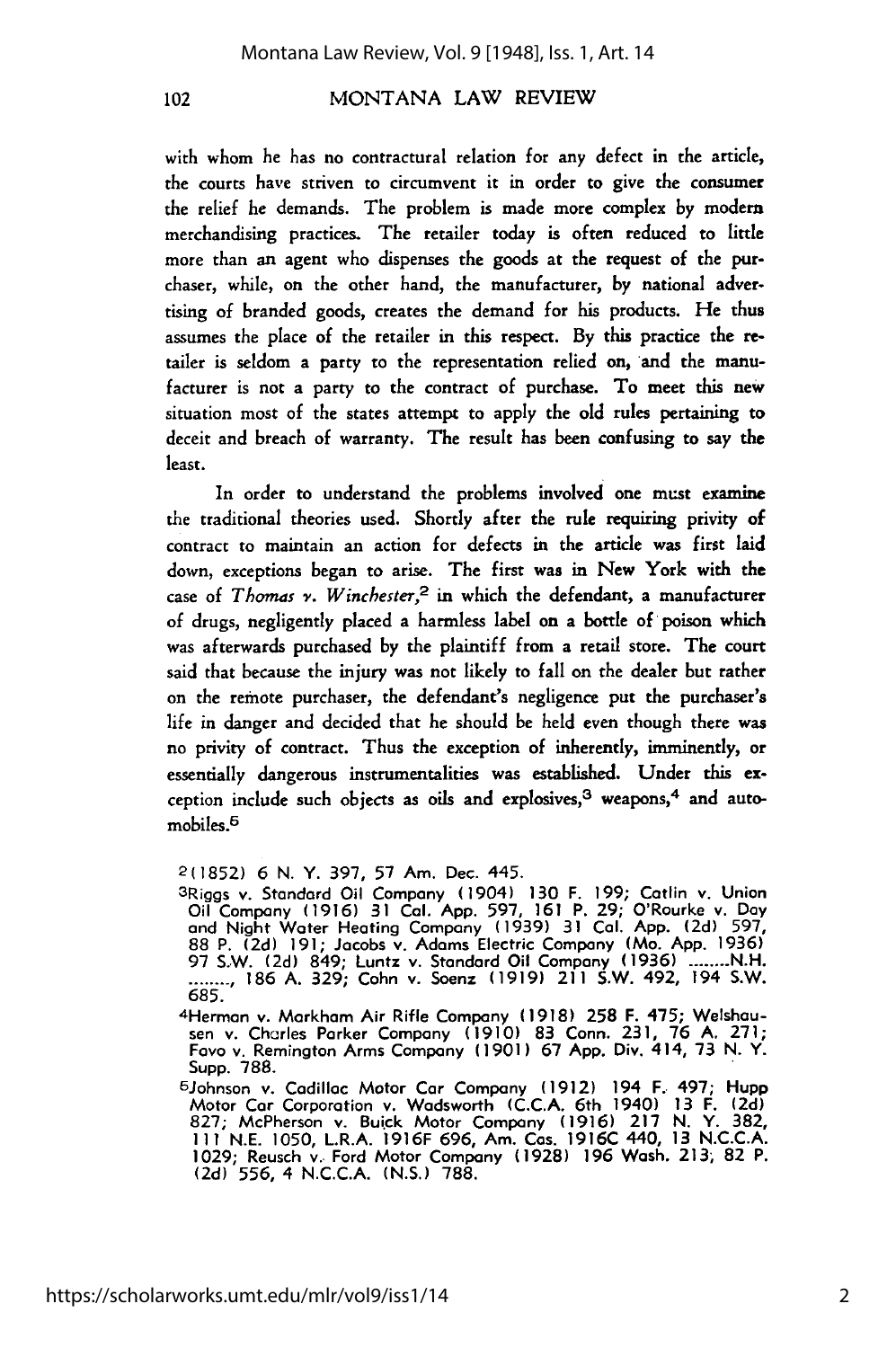103

#### **NOTE AND** COMMENT

Another exception, and the most notable, is that of foods<sup>6</sup> and beverages.<sup>7</sup> Every state allows an ultimate consumer to bring an action directly against the manufacturer or packer for injuries sustained from the use of food kept in its original container. The majority of these require that the action be grounded in tort, as negligence or deceit.<sup>8</sup> The theory is that the manufacturer was negligent in making the goods which he has placed on the market as sound, and, in the deceit cases, that in putting the food or articles on the market he represents that they are fit for the purpose for which they are intended. **If** they are not what he claims them to be then he must respond in damages.

A minority of the American jurisdictions, in the case of foodstuffs only, allow an action for breach of implied warranty of fitness,  $\theta$  and

<sup>6</sup> Kelly v. John R. Daily Company (1919) 56 Mont. 63, **181** P. 326; Ketterer v. Armour **and** Company (C.C.A. **2d( 1917)** 247 F. 921, L.R.A. 1918D **796;** Korger v. Armour **and** Company (1936) **17** F. Supp. 484; Linker v. Quaker Oat Company (1935) 11 F. Supp. 794; Drury v. Armour and Company **(1919)** 140 Ark. **371, 216** S.W. 40; Salmon v. **Libby,** McNeil and **Libby (1905) 219 I1.** 421, 76 **N.E.** 574; Davis v. Van Camp Packing Company **(1920) 189 la. 775, 176** N.W. **382,** 17 A.L.R. 649; Roberts v. Anhouser Busch Brewing Company **(1912)** 21 Mass. 449, **98 N.E. 95;** Tomlinson v. Armour and Company **(1908) 75 N.J.L.** 748, **70 A.** 314, **19** L.R.A. **(N.S.) 923;** Lewis v. V. Lo Rosa and Sons (1942) **128 N.J.L.** 474, **26 A. (2d) 879;** Cassini v. Curtis Candy Company (1934) 113 N.Y.L. **91,** 172 **A.** 519.

7Fisher v. Washington Coca Cola Bottling Company **(App.** D.C. 1936) 84 F. **(2d)** 261 ante 1034, 105 A.L.R. 1034; Coco Cola Bottling Company v. Strother (1936) **........** Ark **..........** 96 S.W. (2d) 14; Coca Cola Bottling Company v. Barksdale (1920) **17 Ala.** App. 606, 88 So. 36; Coca Cola Bottling Company v. Chapman (1914) 106 Miss. 864, 64 So. 791; Middlesboro Coco Colo Bottling Company v. Campbell (1942) **179** Va. 693.

824 R.C.L. **Soles,** 468, **p.** 197, 806, **pp.** 514-15; Annotation 164 A.L.R. 659: "Most of the cases point out that **a** manufacturer is not, and should not be held to be, an insurer.''<br><sup>9</sup>Bolitho v. Safeway Stores (1939) 109 Mont. 213, 95 P. (2d) 443

Kelly v. John R. Dailey Company, supra; Catini v. Swift and Company (1915) 241 U. **S.** 690, 60 L. **Ed.** 1238, 36 Sup. Ct. 554; Eisenbeiss v. Payne (1935) 42 Ariz. 262, 25 P. **(2d)** 162; Patorgias v. Coca Cola Bottling Company (1947) 332 III. App. 117, 74 N.E. **(2d)** 162 (strict liability based on public policy); Davis v. **Van** Camp Packing Company (1920) 189 **Ia.** 775, **176** N.W. 382, 17 A.L.R. 649; Parks v. Yost Pie Company (1914) 93 Kan. 334, 144 P. 202, L.R.A. 1915C 179, **7** N.CC.A. 100; Nemela v. Coca Cola Bottling Company (1937) **........** Mo. App........., 104 S.W. (2d) 773; Chysnosky v. Drake Brothers Com-<br>pany (1920) 192 App. Div. 186, 182 N. Y. Supp. 459; McSpidon v. Kunz (1936) **271** N. Y. 131, 2 N.E. **(2d)** 513, 105 A.L.R. 1947 (statutory implied warranty of merchantability); Catini v. Swift (1915) 251 Pa. 52, 95 L.R.A. 1917B 1272 (statutory implied warranty of<br>wholesomeness); Mazetti v. Armour and Company (1915) 75 Wash.<br>622, 135 P. 633, Ann. Cas. 1915C 140, 48 L.R.A. (N.S.) 213; Jacob E. Decker and Sons v. **Capp** (1942) **........** Tex **.........** 164 S.W. **(2d)** 828 (imposed as **a** matter of public policy).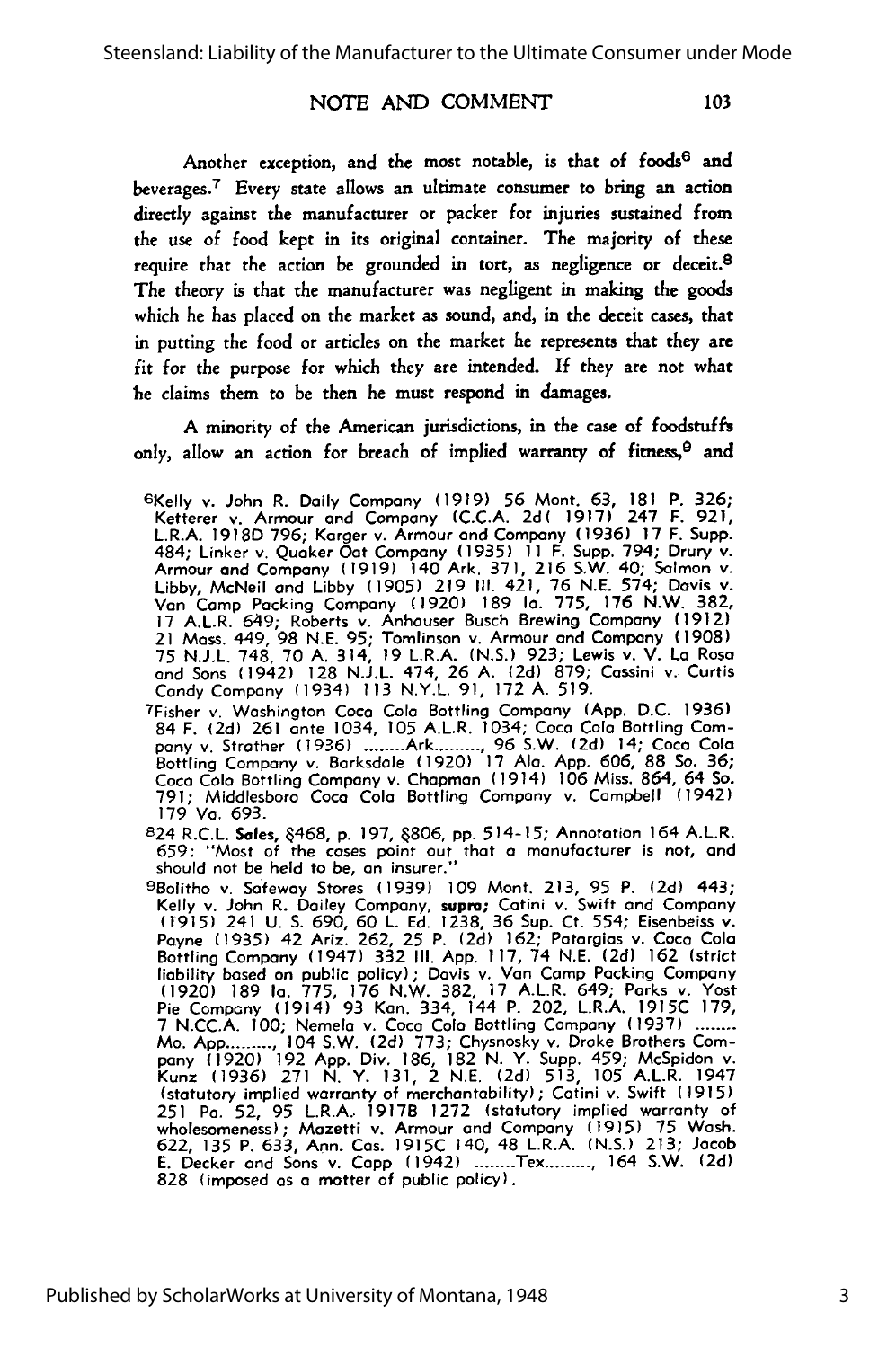#### MONTANA LAW REVIEW

in some of these states the liability is statutory.<sup>10</sup> The argument for allowing such an action is based on public policy, that because the life and health of the public are concerned there should be an exception to the privity rule. In a few recent cases the courts have intimated an express warranty in the form of representations made to induce the purchase.11 However desirable this may be, there is a question whether they were recognizing this theory or basing it on one of the more orthodox grounds; or, in the one case, whether it is a new theory the court has adopted.12

To meet the modern merchandising practices these remedies have distinct disadvantages. An action in deceit requires the element of knowledge of the falsity of the statement.<sup>13</sup> On the other hand, while scienter need not be shown in actions for breach of warranty, 14 there remains the requirement of privity of contract. In the effort to circumvent these requirements the courts have resorted to various legal fictions. Where the action is in deceit or fraud some courts have held that there may be liability for innocent misrepresentation; others say that there is a duty on the producer to know the truth of his statements; 16 while still others say that the manufacturer is presumed to have the knowledge.<sup>16</sup> Where the action is in breach of warranty it has been held that the representations are made to the public at large.<sup>17</sup> One writer<sup>18</sup> has likened such representations to the famous English "smoke ball" case.<sup>19</sup> There the

- 'OR.C.M. 1935, **7618,** "One who makes **a** business of selling provisions for domestic use warrants, **by a** sale thereof, to one who buys for actual consumption that they are sound and wholesome." Other states include South Carolina, Georgia, Ohio, Wisconsin and Pennsylvania.
- 11Bakhnan v. Hudson Motor Car Company **(1939) 290** Mich. **683, 288** N.W. 309; Mannsz v. MacWhyte Company (1946) **155** F. **(2d)** 445; Baxter v. Ford Motor Company **(1932) 168** Wash. 456, 12 P. **(2d)** 409, **15** P. **(2d) 1118, 88** A.L.R. **521.**
- 12 Mannsz v. MacWhyte Company, supra.

13R.C.M. **1935,** 7575; **37 C.J.S. Fraud, 19-22, pp.** 254 to **260. COO-**LEY, LAW OF TORTS (Throckmorton ed. **1930) 0300, pp. 598-600.** 144 WILLISTON, **CONTRACTS** (Revised ed. **1937) 1505, pp.** 4198-9. '6PROSSER, TORTS (Hornbook Series, 1941 **) 87, pp.** 741-2.

<sup>16</sup> Lehigh Zinc and Iron Company v. Boinfori **(1893) 150 U. S. 665,** 14 **S.** Ct. **219,** 37 L. **Ed. 1215;** Edwards v. Sergi (1934) **Col. App. 369, <sup>30</sup>**P. **(2d)** 541 (a person is presumed to know the extent of his land). <sup>17</sup> Helms v. General Baking Company **(1912). .......** Mo. **App ..........** <sup>164</sup>

- S.W. **(2d) 150;** Jacob **E.** Decker and Sons v. **Capp** (1942) 144 S.W. **(2d)** 404, 140 A.L.R. **250;** Baxter v. Ford Motor Company, **supra,** note **11;** Mazetti v. Armour and Company, supra, note **9.**
- 18Liability **of Manufacturers to Sub-purchaser for Breach of Express** Warranty, 25 **MINN** L. R. **83.**

1 9Carill v. Carbolic Smoke Ball Company **(1893) 1 Q.B. 256, 62 L.J.Q.B. 257, 9** T.L.R. 124.

104

4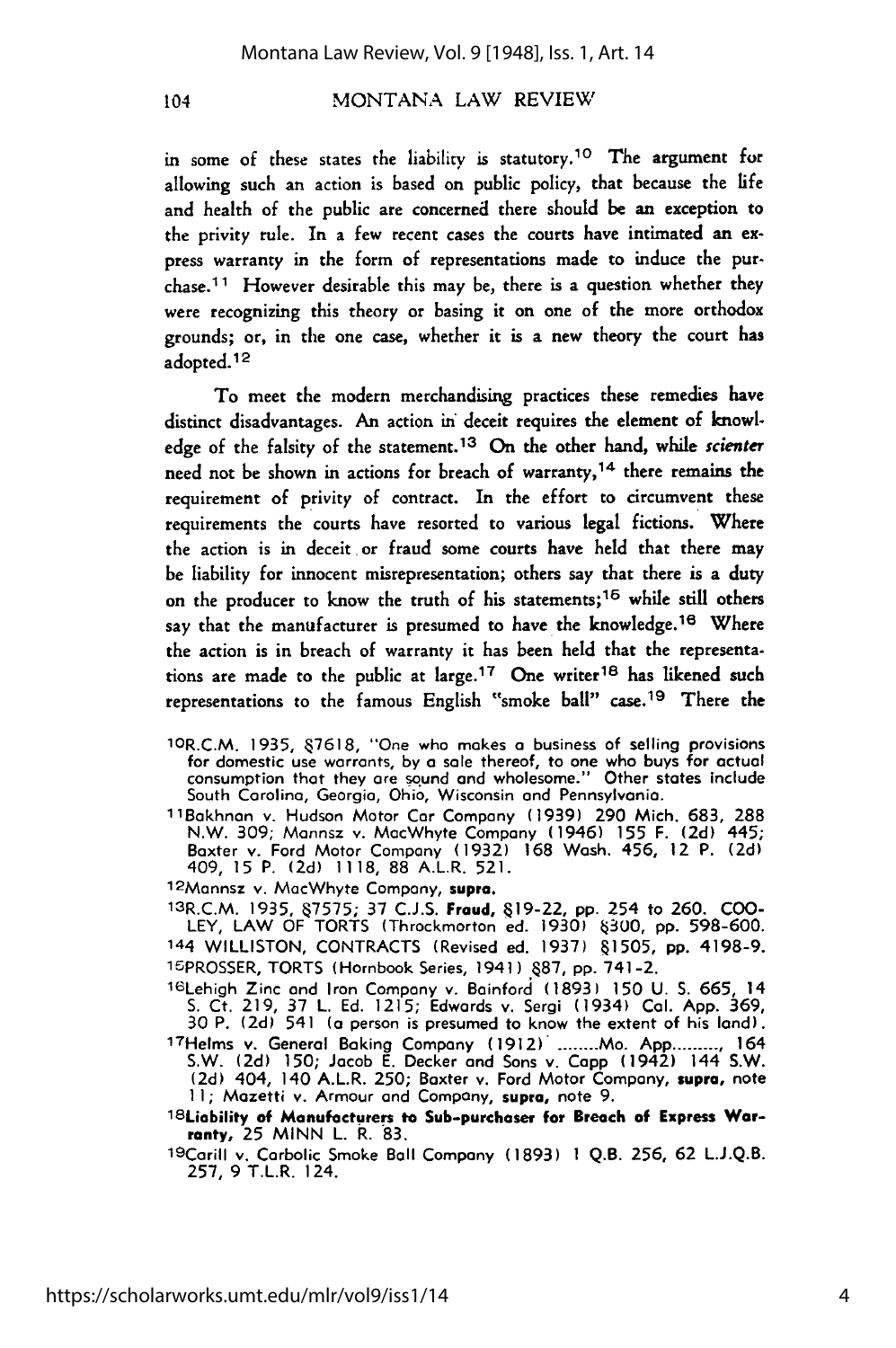#### **NOTE** AND COMMENT

105

court held that the defendant's advertisements that he would pay a sum of money to anyone who became sick of the influenza after using his "smoke ball' cure was, in effect, an offer to the public which was accepted by performance of the conditions. Following this reasoning a warranty contract is made between a consumer and a manufacturer who represents the quality of his products to induce the consumer to purchase in reasonable reliance thereon. Indeed some cases have intimated as much.

By way of illustration two recent cases are in point. One shows the inadequacy of the orthodox remedies, and the other the desirable result when not attempting to follow these theories. The former is a Washington case, *Dobbin v. Pacific Coast Coal Company,20* where the plaintiff bought from a contractor a newly constructed house in which a furnace had been installed. He claimed that **"he** bought in reliance upon certain advertising matter he had seen in a Tacoma paper to the effect that this type of furnace used less fuel than other types, heated more efficiently, and was accepted by the Federal Housing Agencies, but that because of faulty design it failed to heat his house. It was held that the plaintiff could not recover against the distributor, retailer, or builder on a theory of breach of warranty because there was no privity of contract between the purchaser and the defendants.

The latter is a federal case, *Mannsz v. MacWhyle Company,2 '* applying Pennsylvania law in which the plaintiff's deceased husband bought a rope from a retailer relying on representations in a manual published by the defendant as to the tensile strength of the rope. The decedent and another used it to support a scaffold, the rope broke and decedent was killed. Under Pennsylvania law, these representations were held to constitute an express warranty the breach of which rendered the manufacturer liable.

Washington was not without authority from its own courts when the *Dobbin* case arose. The leading one was *Baxter v. Ford Motor Com*pany<sup>22</sup> in which the ultimate consumer was allowed to recover from the manufacturer of an automobile purchased by the plaintiff in reliance upon circulars to the effect that the car had a shatterproof windshield. The plaintiff was injured by a piece of glass when a pebble struck the windshield. Though the court did not specifically say on what ground the recovery was allowed they likened it to the dangerous instrumentality,<sup>23</sup>

<sup>20(1946)</sup> **25** Wash. **(2d) ......... 170** P. **(2d)** 642. 21(1946) **155** F. **(2d)** 445. <sup>22</sup> Supr, note **11. <sup>23</sup> The** court cited Thomas **v.** Winchester with approval, saying that the action could be grounded in negligence.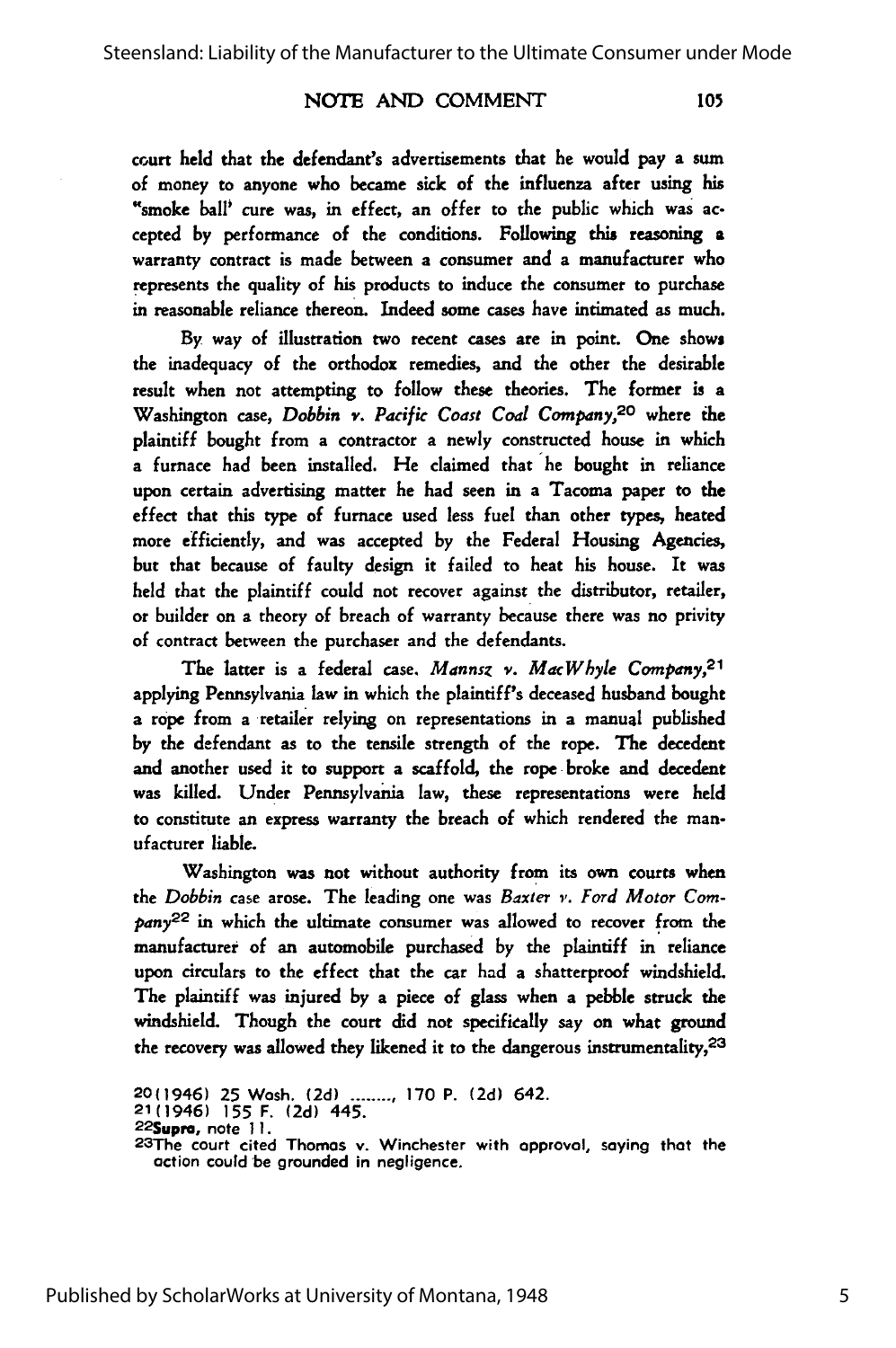106

#### MONTANA LAW REVIEW

**food, <sup>24</sup>**and breach of warranty cases. However, a subsequent Washing- $\text{tan}^{26}$  decision said that the action was one for the breach of ". . . an express warranty to the effect that shatterproof glass would not **fly** or shatter under the hardest impact. **.. "**

The plaintiff's original action in the Dobbin case was for breach of implied warranty but this remedy was refused because there was no privity of contract. On appeal he invoked the rule that the pleading may stand amended to conform to the proof and sought to hold the defendant on the ground of fraud and deceit. The court, quoting an earlier Washington case,  $26$  held that the plaintiff must show by clear, cogent, and convincing evidence the essential elements of fraud, among them being *scienter* and reliance. It found there was no evidence to show the plaintiff saw the circular until long after he bought the house, and that the evidence is not clear what was the cause of the furnace's inability to heat, the faulty design or the faulty installation. Under this finding the plaintiff was without a cause of action in any event.

It should be noted in the *Mannsz* case that the plaintiff was denied relief solely on the ground that the deceased was not using the product for the purpose for which it was intended. The court said that the words and figures in the manual, and which the retailers widely disseminated among the purchasers and prospective purchasers, were representations running to the public and constituted an express warranty within the provisions of Section 12, P.L. 543 (1915), 69 P.S. Pa. Section 121.27 In laying down the rule they said:

"We think it quite clear that whether the approach to the problem be by way of warranty or under the doctrine of negligence, the requirement of privity between the injured party and the manufacturer of the article which has injured him has been obliterated from the Pennsylvania law. The abolition of the doctrine occurred first in the food cases, next in the beverage cases, and now has been extended to those cases in which the article manufactured, not dangerous or even beneficial if properly made, injured a person because it was manufactured improperly."

2 4Also cited Mazetti **v.** Armour and Company, **supra,** cnd said liability might be predicated on an implied warranty running to the public.

25Murphy v. Plymouth Motor Corporation (1940) 3 Wash. (2d) 180,

27This is §12 of the Uniform Sales Act except that after the words "relying thereon" it does not continue as a new sentence.

<sup>100</sup> P. (2d) 30. 2 6Webster v. L. Romano Engineering Corporation (1934) 178 Wash. **118,**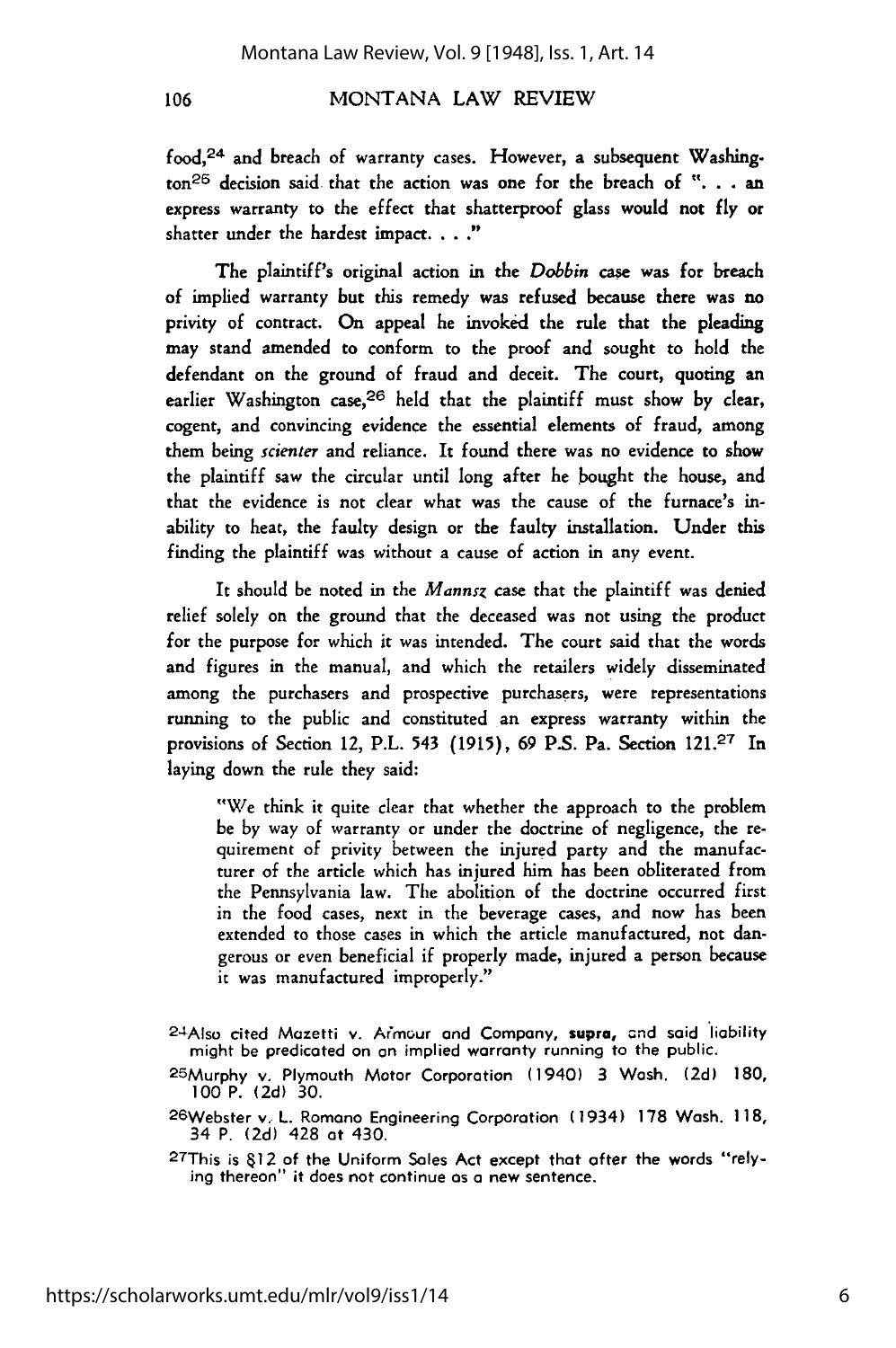#### NOTE AND COMMENT

107

While Pennsylvania adheres to the implied warranty rule in the case of food this is the first case the writer has been able to find holding that the requirement of privity is not necessary in dealing with articles other than food.

These two cases pose a perfect contrast. The Washington case, attempting to meet this new situation by applying the orthodox rules, causes no end of confusion. The *Mannsz* case, on the other hand, specifically states that the requirement of privity is obliterated as in the food cases. It meets the new situation without trying to slip it into a niche along with the orthodox breach of warranty and deceit.

If it is conceded that the old rules are inadequate to meet the situation, the question is what would be a working rule to establish a rule of responsibility for the truth of the representations made to induce a purchase?

By the recognition of public policy in the sale of food and dangerous articles the courts and the legislatures have just about established a rule of responsibility for the fitness or safety of such items. They are breaking away from the idea that there must be privity of contract in order to hold the manufacturer on a warranty. It is just as important to the public that the manufacturers should respond for the falsity of the representations they have made to induce the public to buy.

As we have seen, in recent years there has been a tendency on the part of the courts to enlarge the responsibility of the seller by construing every affirmation and representation made to induce a sale which is relied on by the buyer as being a warranty.<sup>28</sup> It is not a contract warranty in the strict sense, but rather like an estoppel. The seller is made responsible for statements relied on by the buyer. But because warranty retains its contractural character, privity of contract is necessary in order to bring an action in breach of warranty. By recognizing the modem methods of merchandising this rule could be easily carried to the situation where the manufacturer has induced the consumer to purchase. Nor would it be unduly extending the estoppel theory for the essential **ele**ments of estoppel are present that is, a representation of a fact made for the benefit of the party making it, reasonable reliance on the part of the purchaser, and a resulting injury. Thus by dropping the pretense of the requirement of privity of contract between the manufacturer and the consumer the manufacturer would be held responsible as a matter

**2855 C.J. Sales,** 684, **pp.** 676-80.